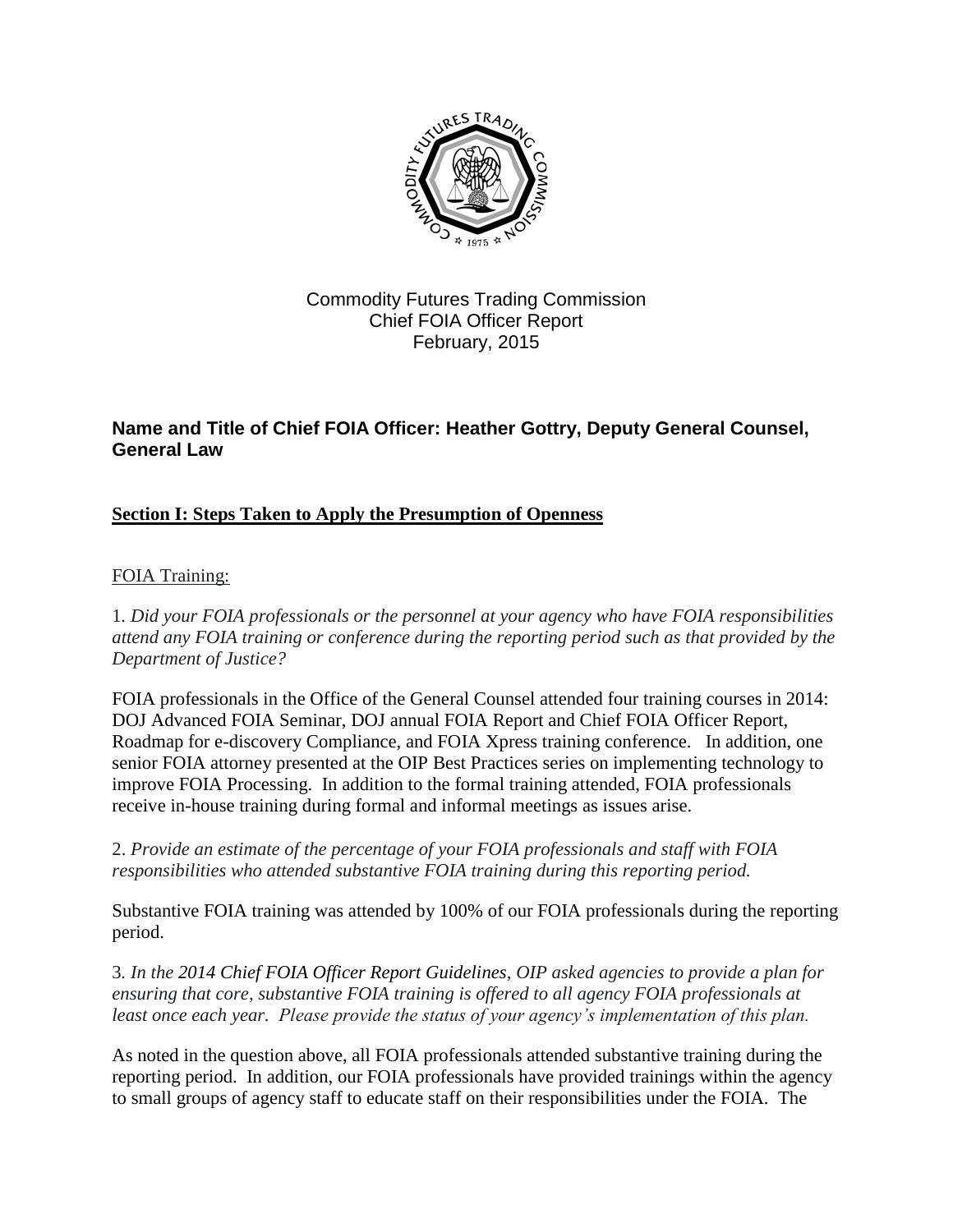agency is supportive of these efforts and has mandated in-person FOIA training for all incoming senior officials in 2014 and will be implementing broader training for all new agency staff beginning in 2015.

#### Discretionary Disclosures:

#### 4. *Does your agency have a distinct process or system in place to review records for discretionary release?*

Yes. The FOIA Office routinely advises agency program and administrative offices that Exemption 5 must be applied selectively and not automatically. The FOIA Office makes the initial determinations to claim exemptions for any record and each record is reviewed to determine if discretionary release is possible. The program office then has the opportunity to provide written objections to the discretionary release recommendation; however, the final determination is made by FOIA professionals in the Office of General Counsel, which may include participation of the General Counsel.

5. *During the reporting period, did your agency make any discretionary releases of information?*

Yes.

6. *What exemption(s) would have covered the material released as a matter of discretion?*

The discretionary disclosures consisted or records documenting internal deliberations where the materials were covered by FOIA Exemption 5.

7. *Provide a narrative description, as well as some specific examples, of the types of information that your agency released as a matter of discretion during the reporting year.*

During the reporting year, the agency completed rolling productions of records responsive to multiple requests for records involving ongoing investigations. As part of these productions, the agency released hundreds of pages of internal documents in the matters, which would otherwise fall under FOIA Exemption 5. The released materials were primarily email communications (both internal and with other regulators) discussing ongoing matters and draft documents.

8. *If your agency was not able to make any discretionary releases of information, please explain why.*

N/A

#### Other Initiatives:

9. If there are any other initiatives undertaken by your agency to ensure that the presumption of openness is being applied, please describe them here.

The agency holds open meetings, roundtables, and advisory Committee meetings. In addition to providing access in person and via dial-in, the agency posts statements, documents, and transcripts on-line to improve transparency and openness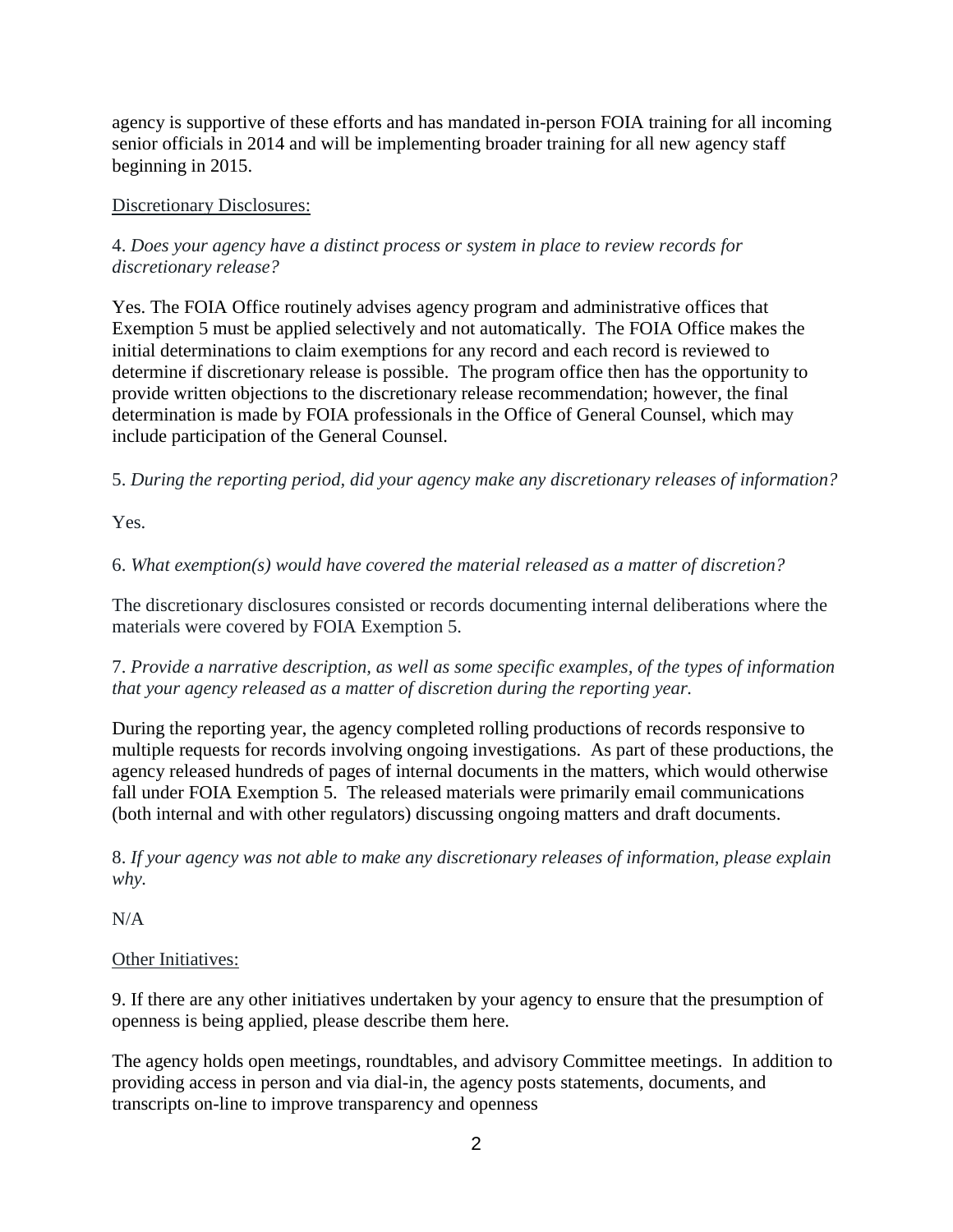[\(http://www.cftc.gov/PressRoom/Events/CommissionMeetings/index.htm\)](http://www.cftc.gov/PressRoom/Events/CommissionMeetings/index.htm). In addition, the agency provides notice of external meetings concerning the Dodd-Frank Act and provides information about the date, time, attendees, and topic [\(http://www.cftc.gov/LawRegulation/DoddFrankAct/ExternalMeetings/index.htm\)](http://www.cftc.gov/LawRegulation/DoddFrankAct/ExternalMeetings/index.htm).

### **Section II: Steps Taken to Ensure that Your Agency Has an Effective System in Place for Responding to Requests**

#### Processing Procedures:

1. *For Fiscal Year 2014, what was the average number of days your agency reported for adjudicating requests for expedited processing? Please see Section VIII.A. of your agency's Fiscal Year 2014 Annual FOIA Report.*

The agency adjudicated requests for expedited processing in an average of 7.73 days.

2. *If your agency's average number of days to adjudicate requests for expedited processing was above ten calendar days, please describe the steps your agency will take to ensure that requests for expedited processing are adjudicated within ten calendar days or less.*

N/A

### Requester Services:

3. *Does your agency notify requesters of the mediation services offered by the Office of Government Information Services (OGIS) at the National Archives and Records Administration? See OIP Guidance, ["Notifying Requesters of the Mediation Services Offered by](http://www.justice.gov/oip/foiapost/2010foiapost21.htm)  [OGIS.](http://www.justice.gov/oip/foiapost/2010foiapost21.htm)" (July 9, 2010)* 

Yes.

4. *When assessing fees, does your agency provide a breakdown of how FOIA fees were calculated and assessed to the FOIA requester? For example, does your agency explain the amount of fees attributable to search, review, and duplication? See OIP Guidance, ["The](http://www.justice.gov/oip/foiapost/2013foiapost06.html)  [Importance of Good Communication with FOIA Requesters 2.0:](http://www.justice.gov/oip/foiapost/2013foiapost06.html) Improving Both the Means and [the Content of Requester Communications.](http://www.justice.gov/oip/foiapost/2013foiapost06.html)" (Nov. 22, 2013)*

Yes.

5. *If estimated fees estimates are particularly high, does your agency provide an explanation for the estimate to the requester? See [id.](http://www.justice.gov/oip/foiapost/2013foiapost06.html)*

Yes. In cases where the fees are particularly high FOIA professionals provide an explanation for the estimate and work with the requester to refine or prioritize their search.

Other Initiatives: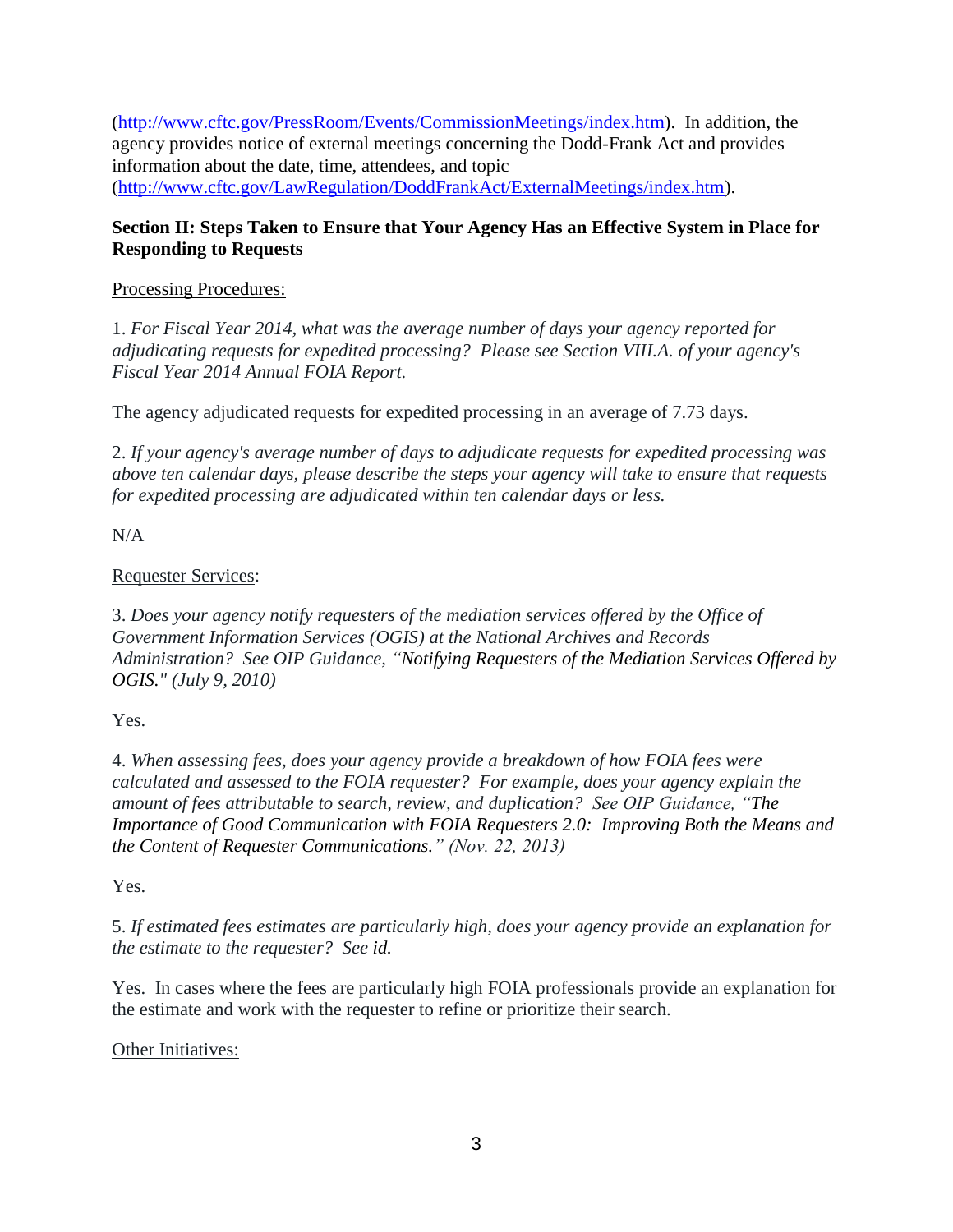6. *If there are any other steps your agency has undertaken to ensure that your FOIA system operates efficiently and effectively, such as conducting self-assessments to find greater efficiencies, improving search processes, eliminating redundancy, etc., please describe them here.*

As noted in last year's report, the FOIA program increasingly used electronic search and collection for complex FOIA requests. During this reporting period we worked with program staff and Information technology staff to refine processes for searching and reducing duplicate records which resulted in more efficient searches for records requested and more effective reviews of records identified as potentially responsive to requests.

#### **Section III: Steps Taken to Increase Proactive Disclosures**

#### Posting Material:

*1. Does your agency have a distinct process or system in place to identify records for proactive disclosure? If so, please describe your agency's process or system.*

Yes. The agency continues to make proactive disclosures on the agency's website in connection with the numerous Dodd-Frank Act rulemakings. Pursuant to its transparency policy, the Commission continues to list all meetings with outside stakeholders. The agency regularly posts No-Action Letters, Interpretative Letters and Exemptive Letters on the agency website to inform the public on various agency matters. Finally, the agency's press office routinely posts advisory notices, speeches, testimony, notices of enforcement actions, and other materials of interest on the agency website. Links to these records are provided on the Commission's homepage [\(http://www.cftc.gov/index.htm\)](http://www.cftc.gov/index.htm).

*2. Does your process or system involve any collaboration with agency staff outside the FOIA office? If so, describe this interaction.*

Yes. FOIA professionals routinely interact with staff outside the FOIA office to determine whether documents can or should be proactively disclosed publicly. FOIA professionals also provide advice and guidance on the types of records that should be disclosed and work collaboratively with all program offices as well as the Office of the Secretariat, the Office of Data Technology and the Office of the Chief Privacy Officer to make these determinations.

3. *Describe your agency's process or system for identifying "frequently requested" records that should be posted online.*

FOIA professionals link all cases that have related records to determine whether the agency is receiving multiple requests for the same records. The agency posted one frequently requested record during the reporting period, however, there are several pending requests that have been identified as frequently requested and the records will be posted when the processing is complete.

4. *Provide examples of material that your agency has proactively disclosed during the past reporting year, including links to the posted material.*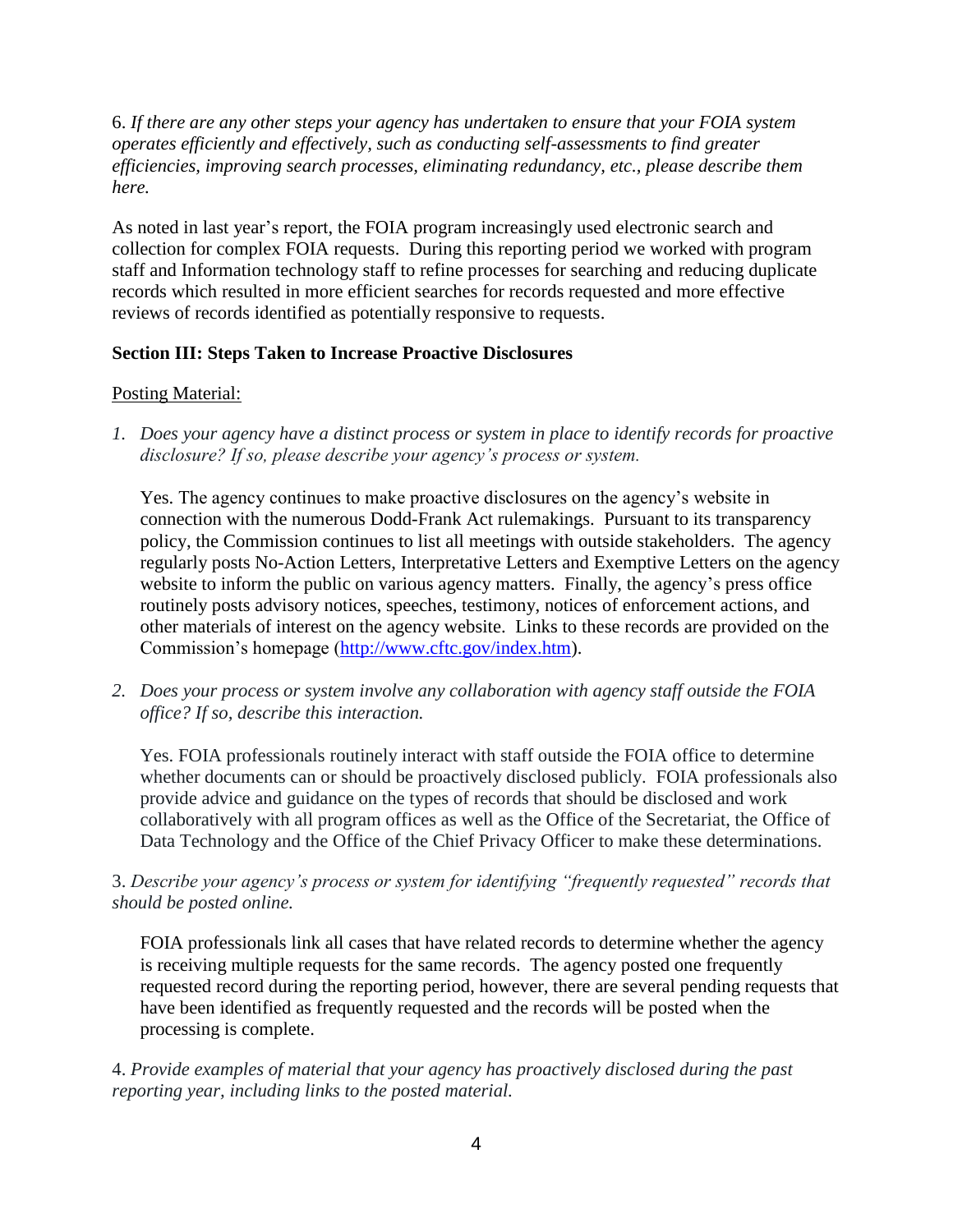In addition to the records described above, the agency proactively released the Inspector General Report on leasing in the Kansas City Office [\(http://www.cftc.gov/ucm/groups/public/@aboutcftc/documents/file/oig\\_rkcr061014.pdf\)](http://www.cftc.gov/ucm/groups/public/@aboutcftc/documents/file/oig_rkcr061014.pdf).

#### Other Initiatives:

5. *If there are any other steps your agency has taken to increase proactive disclosures, please describe them here.*

N/A

## **Section IV: Steps Taken to Greater Utilize Technology**

### *Making Material Posted Online More Useful:*

1. *Beyond posting new material, is your agency taking steps to make the posted information more useful to the public, especially to the community of individuals who regularly access your agency's website?*

Yes.

### *2. If yes, please provide examples of such improvements.*

The agency homepage features easy access to important information and events at the agency, efficient site navigation, and dynamic dropdown menus for primary and secondary navigation, all of which provide greater transparency of agency actions.

In addition to efficient website navigation, the agency has taken other steps to increase proactive disclosure. For example, the agency's program offices routinely provide updated market data [\(http://www.cftc.gov/MarketReports/index.htm\)](http://www.cftc.gov/MarketReports/index.htm), industry filings and information about new regulatory developments [\(http://www.cftc.gov/IndustryOversight/IndustryFilings/index.htm\)](http://www.cftc.gov/IndustryOversight/IndustryFilings/index.htm). For instance, the Dodd-Frank Act created new entities, Swap Data Repositories ("SDRs"), to provide central facilities for swap data reporting and recordkeeping. The agency's website includes a page on these entities, including FAQs and instructions on how to apply for SDR status [\(http://www.cftc.gov/IndustryOversight/DataRepositories/index.htm\)](http://www.cftc.gov/IndustryOversight/DataRepositories/index.htm).

The agency allows anyone in the world to sign up on the agency's website to receive updates on specific or all information that is posted on the website. For example, more than 21 thousand people receive the agency's press releases, 20 thousand received federal register notices and over 16 thousand received any letter the agency posts to the website. Further, all of the agency's releases are instantly tweeted and posted on Facebook. To date, the agency has over nine thousand Facebook followers and over 12 thousand Twitter followers.

The agency continues to look to ways to increase public awareness. For example, the agency maintains a broad database of local news outlets to make sure people in the area of suspected fraudster will be better able to hear about the case and be watchful. Further, the agency continues to redesign the agency's website, and one of the top priorities will be to increase public awareness of and access to the information on CFTC.gov.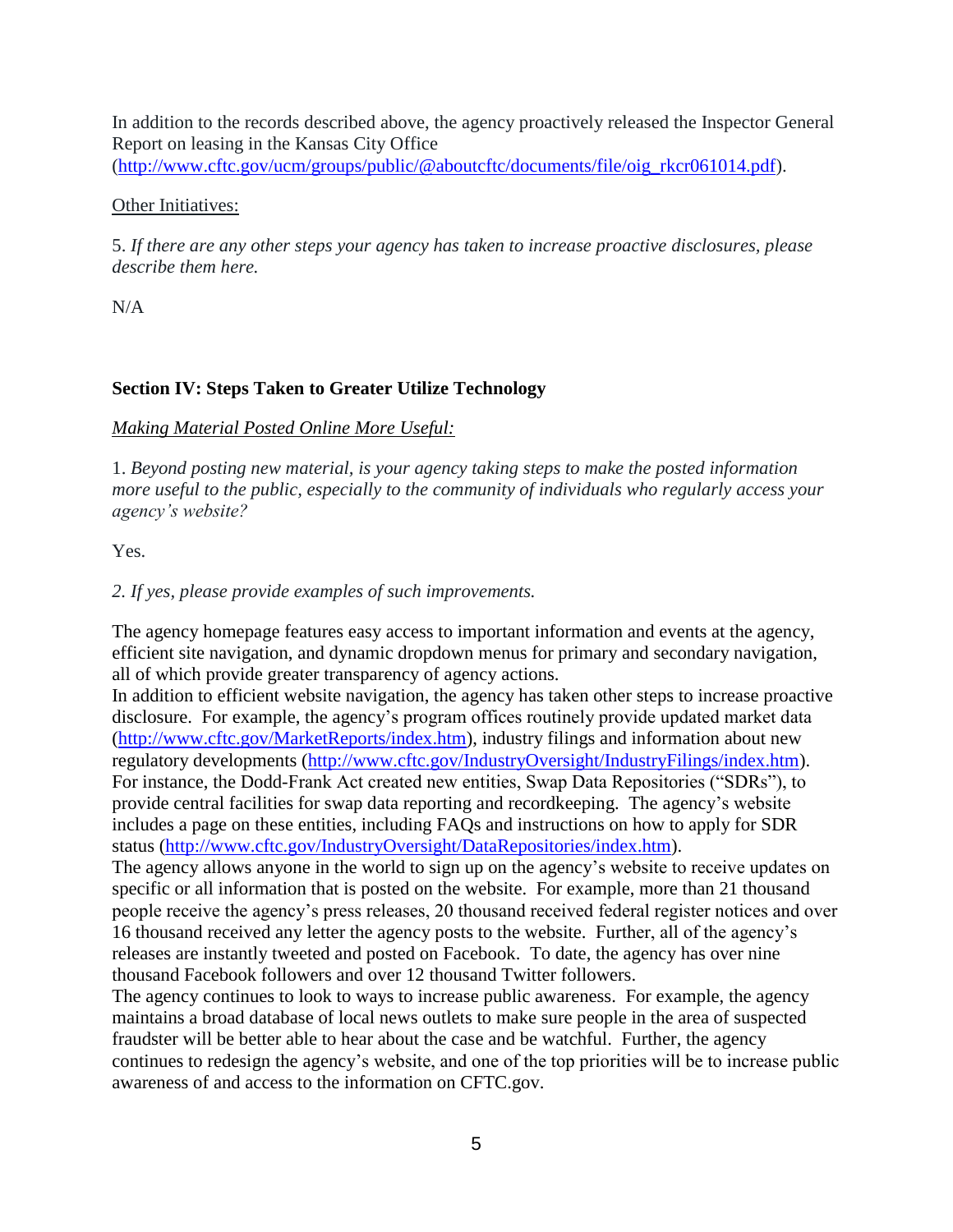*3. Has your agency encountered challenges that make it difficult to post records you otherwise would like to post?*

No. The agency is committed to transparency and works collaboratively to ensure technology is effectively leveraged to post information to benefit the public.

4. *If so, please briefly explain what those challenges are.*

 $N/A$ 

Other Initiatives:

5. *Did your agency successfully post all four quarterly reports for Fiscal Year 2014?*

Yes.

6. *If your agency did not successfully post all quarterly reports, with information appearing on FOIA.gov, please explain why and provide your agency's plan for ensuring that such reporting is successful in Fiscal Year 2015.*

# N/A

7. *Do your agency's FOIA professionals use e-mail or other electronic means to communicate with requesters whenever feasible? See OIP Guidance, ["The Importance of Good](http://www.justice.gov/oip/foiapost/2013foiapost06.html)  Communication with FOIA Requesters 2.0: [Improving Both the Means and the Content of](http://www.justice.gov/oip/foiapost/2013foiapost06.html)  [Requester Communications.](http://www.justice.gov/oip/foiapost/2013foiapost06.html)" (Nov. 22, 2013) If yes, what are the different types of electronic means that are utilized by your agency to communicate with requesters?*

Agency FOIA professionals almost exclusively use email to communicate with requesters, which has proven to be the most efficient and effective means of communication. Whenever feasible, processed records are sent via email to ensure timely delivery and reduce costs to the requester and the agency.

8. *If your agency does not communicate electronically with requesters as a default, are there any limitations or restrictions for the use of such means? If yes, does your agency inform requesters about such limitations? See [id.](http://www.justice.gov/oip/foiapost/2013foiapost06.html)*

# N/A

## **Section V: Steps Taken to Improve Timeliness in Responding to Requests and Reducing Backlogs**

# *Simple Track:*

1. *Does your agency utilize a separate track for simple requests?*

Yes.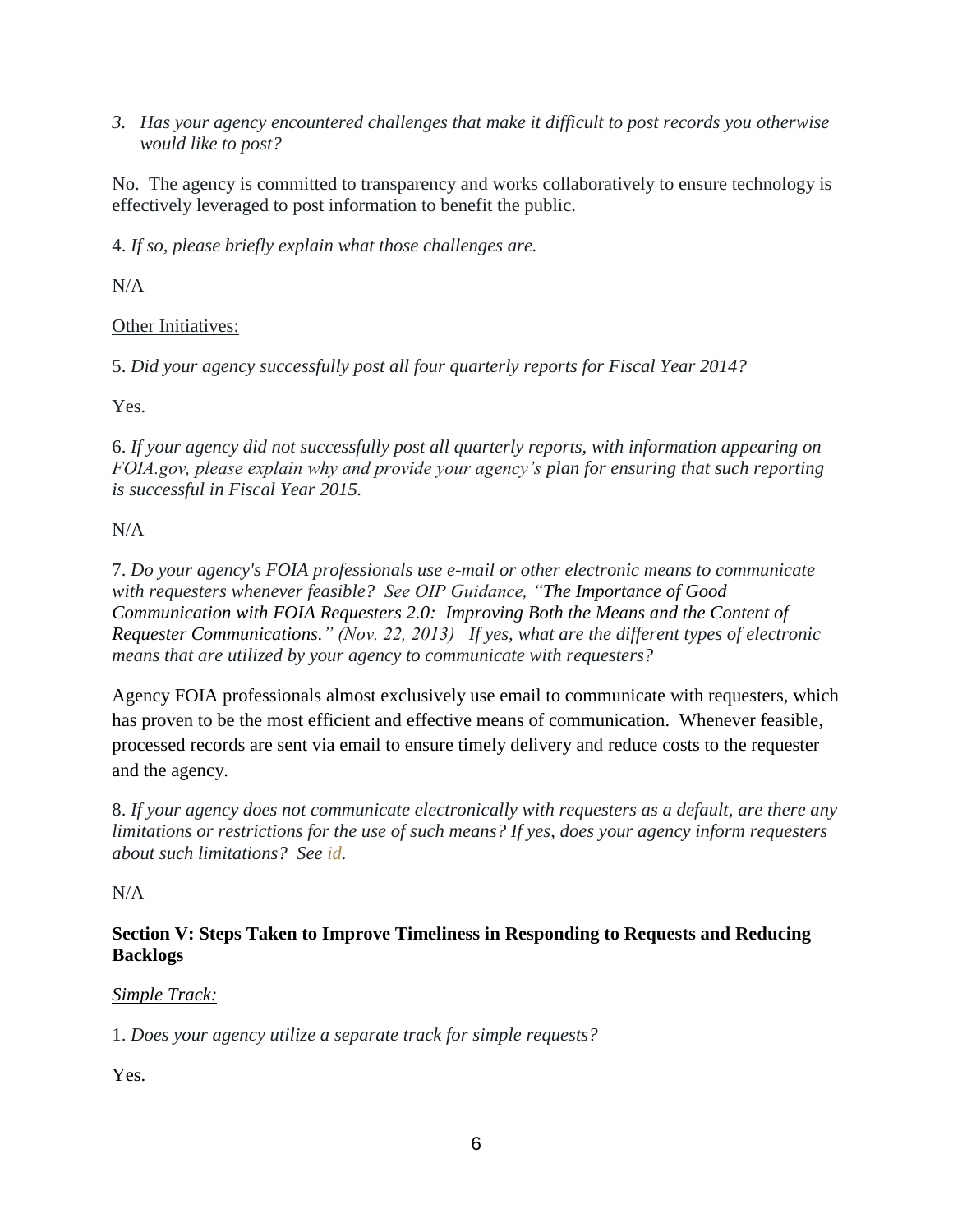2. If *so, for your agency overall in Fiscal Year 2014, was the average number of days to process simple requests twenty working days or fewer?*

No. The average number of days to process simple perfected requests in Fiscal Year 2014 was 30.92 days. The average number of days to process simple perfected requests in which information was granted was 37 days.

3. *Please provide the percentage of requests processed by your agency in Fiscal Year 2014 that were placed in your simple track.*

31%

4. *If your agency does not track simple requests separately, was the average number of days to process all non-expedited requests twenty working days or fewer?*

N/A

# *Backlogs:*

5. *If your agency had a backlog of requests at the close of Fiscal Year 2014, did that backlog decrease as compared with the backlog reported at the end of Fiscal Year 2013?*

The agency's backlog of requests increased by 12 in Fiscal Year 2014. The number of FOIA requests at the agency increased by 34% during the reporting period and the agency lost one FOIA Professional. In addition, the requests received by the agency were increasingly complex and voluminous. These combined factors resulted in the increase in the backlog in Fiscal Year 2014.

*6. If you had a request backlog please report the percentage of requests that make up the backlog out of the total number of requests received by your agency in Fiscal Year 2014. If your agency did not receive any requests in Fiscal Year 2014 and/or has no request backlog, please answer with "N/A."*

The backlog makes up 16% of the requests received.

# *BACKLOGGED APPEALS*

*7. If your agency had a backlog of appeals at the close of Fiscal Year 2014, did that backlog decrease as compared with the backlog reported at the end of Fiscal Year 2013?*

- *If not, explain why and describe the causes that contributed to your agency not being able reduce backlog. When doing so, please also indicate if any of the following were contributing factors:*
	- o *An increase in the number of incoming appeal*
	- o *A loss of staff*
	- o *An increase in the complexity of the appeals received*
- The agency's backlog of FOIA Appeals increased by two in Fiscal Year 2014. The backlog was a result of an increase in the number of appeals as well as the increasing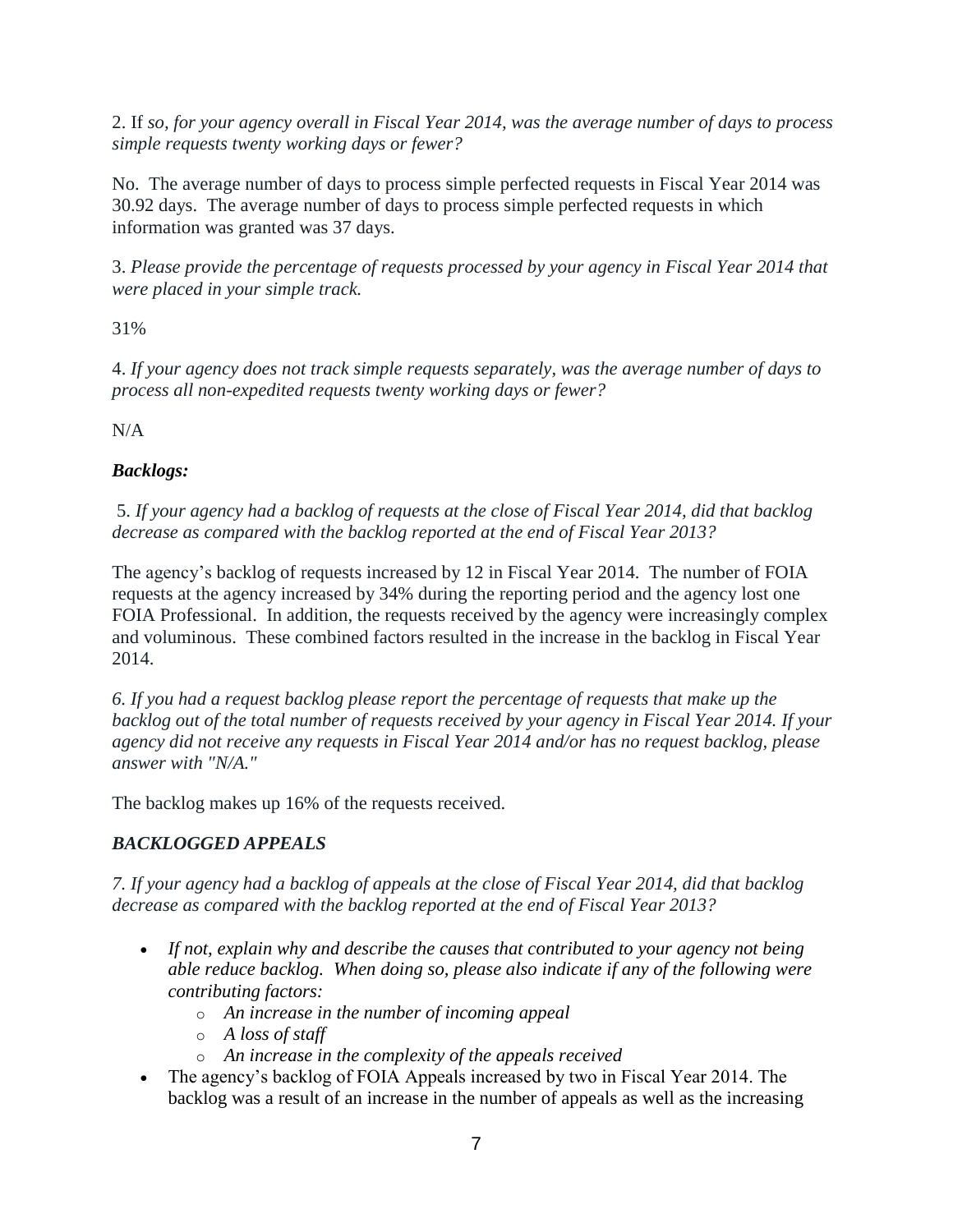complexity of the appeals received. We note that at the time of posting this report we have closed 5 of the 6 backlogged appeals.

*8. If you had an appeal backlog please report the percentage of appeals that make up the backlog out of the total number of appeals received by your agency in Fiscal Year 2014. If your agency did not receive any appeals in Fiscal Year 2014 and/or has no appeal backlog, please answer with "N/A."*

The backlog makes up 50% of the appeals received.

Status of Ten Oldest Requests, Appeals, and Consultations:

## *TEN OLDEST REQUESTS*

9. *In Fiscal Year 2014, did your agency close the ten oldest requests that were reported pending in your Fiscal Year 2013 Annual FOIA Report?*

Yes.

10. If *no, please provide the number of these requests your agency was able to close by the end of the fiscal year, as listed in Section VII.E of your Fiscal Year 2013 Annual FOIA Report. If you had less than ten total oldest requests to close, please indicate that.*

N/A

11. *Of the requests your agency was able to close from your ten oldest, please indicate how many of these were closed because the request was withdrawn by the requester. If any were closed because the request was withdrawn, did you provide any interim responses prior to the withdrawal?*

None of the oldest requests were closed because the request was withdrawn.

# **TEN OLDEST APPEALS**

12. *In Fiscal Year 2014, did your agency close the ten oldest appeals that were reported pending in your Fiscal Year 2013 Annual FOIA Report?*

No.

13. *If no, please provide the number of these appeals your agency was able to close by the end of the fiscal year, as listed in Section VII.C.(5) of your Fiscal Year 2013 Annual FOIA Report. If you had less than ten total oldest appeals to close, please indicate that*.

The agency had four appeals open at the end of Fiscal Year 2013 and did not close any of the oldest appeals.

# **TEN OLDEST CONSULTATIONS**